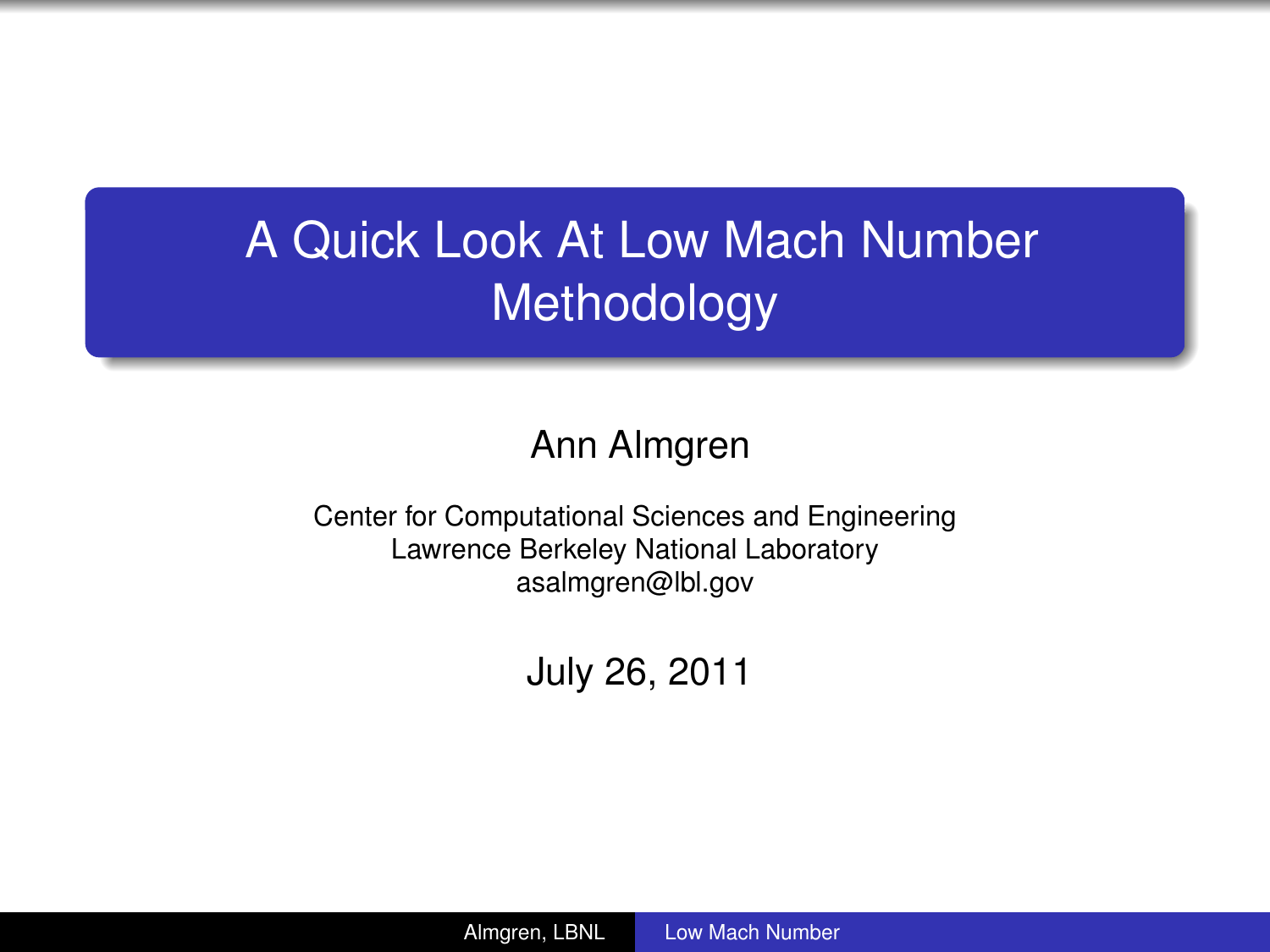For explosions themselves, it is critical to resolve shocks and supersonic phenomena. However, during the period preceding an explosion, the flow may be low Mach number, and a low Mach number method can be useful.

Simulations of Type Ia supernovae are very sensitive to the location and number of ignition points ("hot spots")

To understand the conditions in the star at the time of ignition, we need to simulate hours instead of seconds

Dynamics of convection are driven by perturbational density which is much smaller than the background density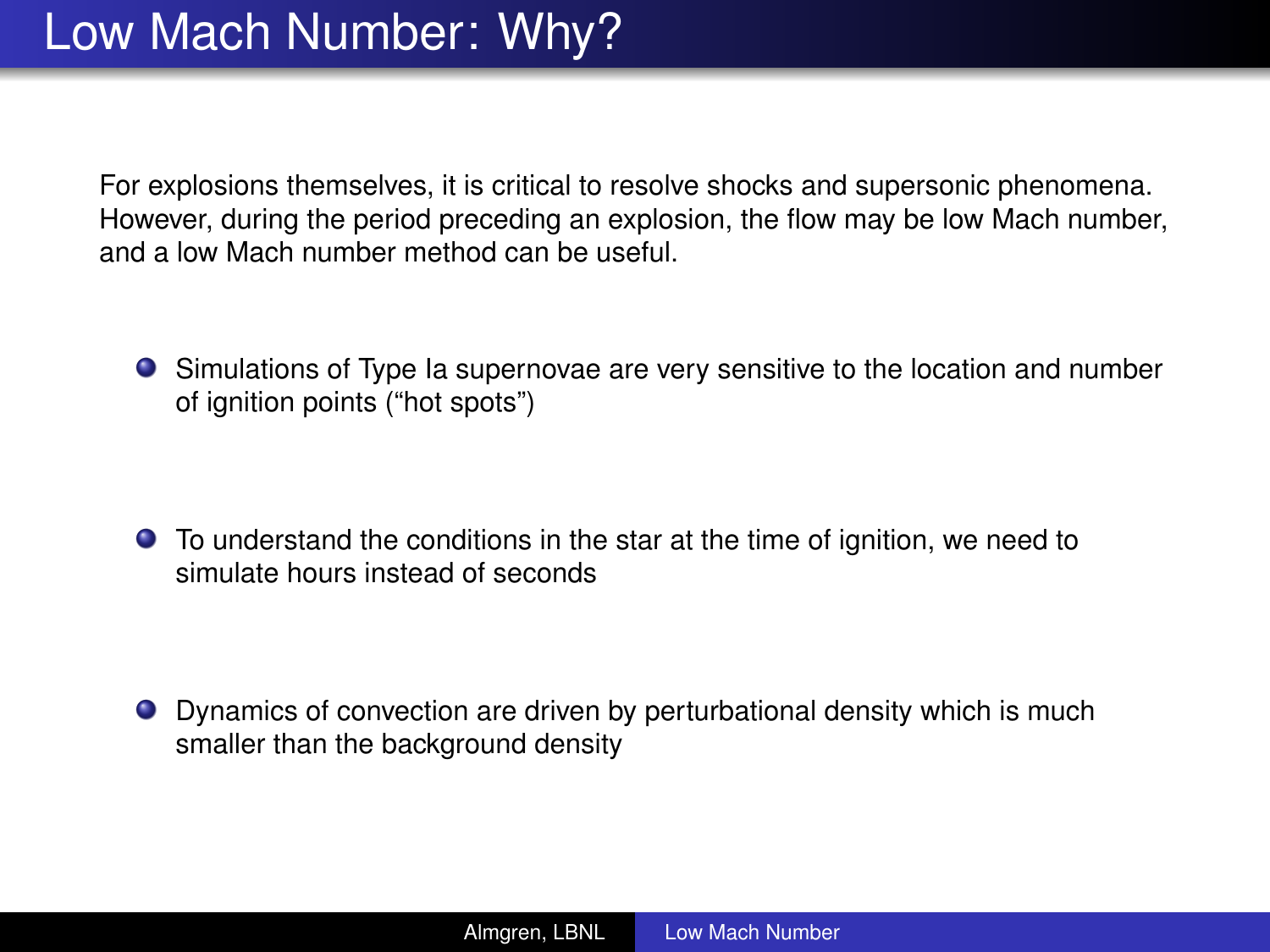#### Low Mach Number formulation

A low Mach number method:

- **exploits natural separation of scales between fluid motion (at speed**  $U \ll c$ **) and** acoustic wave propagation (at speed *c*)
- guarantees hydrostatic balance of the background state (by construction).
- $\bullet$  takes a much larger time step and still captures the relevant physics.

Recall that all currently-available hydro codes are parallel in space but serial in time – low Mach number approximation costs more per time step but takes many fewer time steps.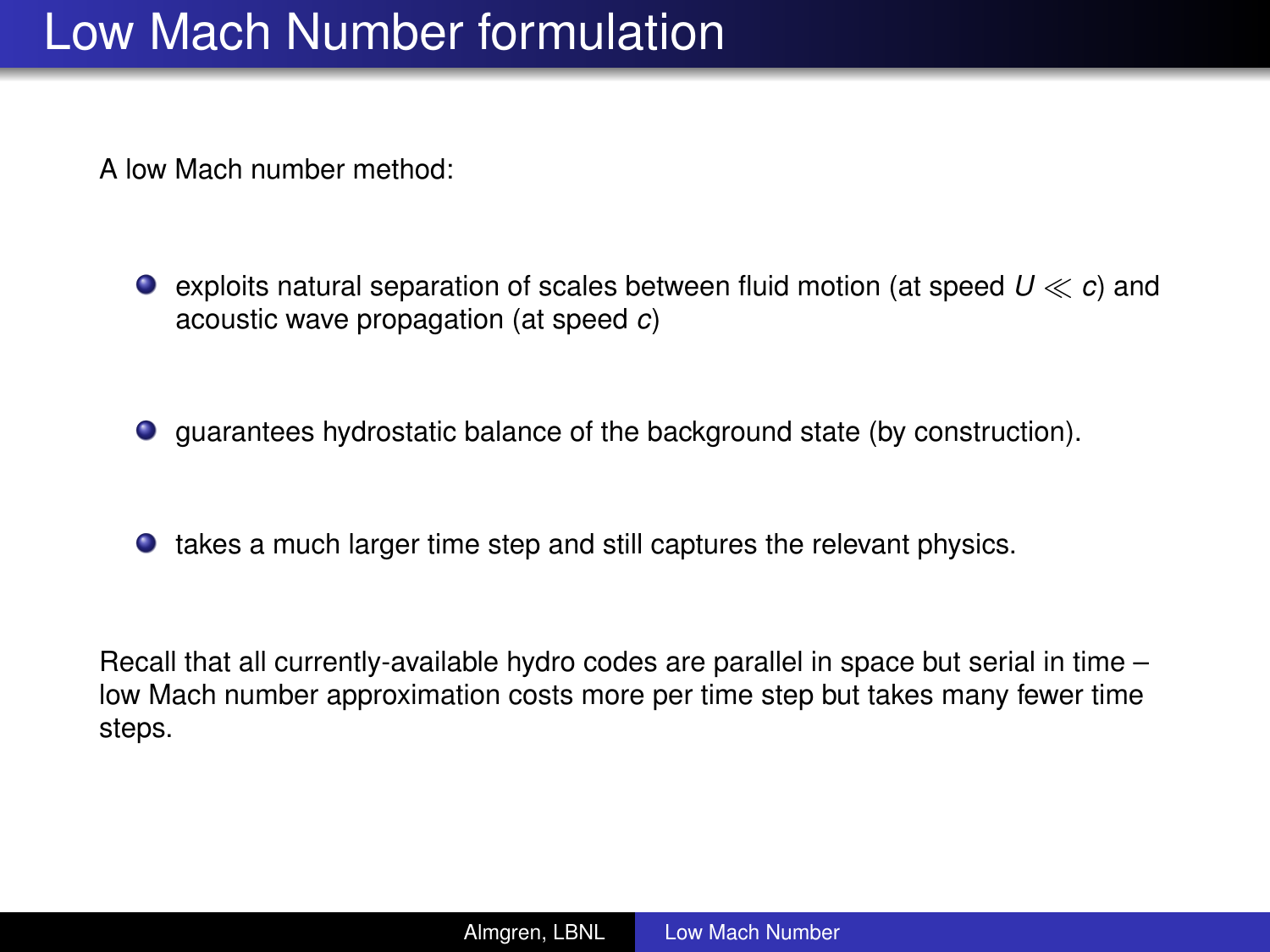#### Low Mach Number Asymptotics

Asymptotic analysis shows that:

$$
p(\mathbf{x},t) = p_0(r,t) + \pi(\vec{x},t) \quad \text{where} \quad \pi/p_0 \sim \mathcal{O}(M^2)
$$

- $\rho_0$  affects only the thermodynamics;  $\pi$  affects only the local dynamics,
- Physically: acoustic equilibration is instantaneous; sound waves are "filtered" out
- Mathematically: resulting equation set is no longer strictly hyperbolic; a constraint equation is added to the evolution equations
- Computationally: time step is dictated by fluid velocity, not sound speed.

Anelastic methods are one type of low Mach number method. They can include

- Background stratification
- Nonideal equation of state

but require that perturbations in density and temperature be small.

For modeling ignition in a white dwarf, we need a more general model that also allows:

- **•** Finite perturbations in density and temperature
- Local compressibility from heat release and compositional changes
- Overall expansion of the star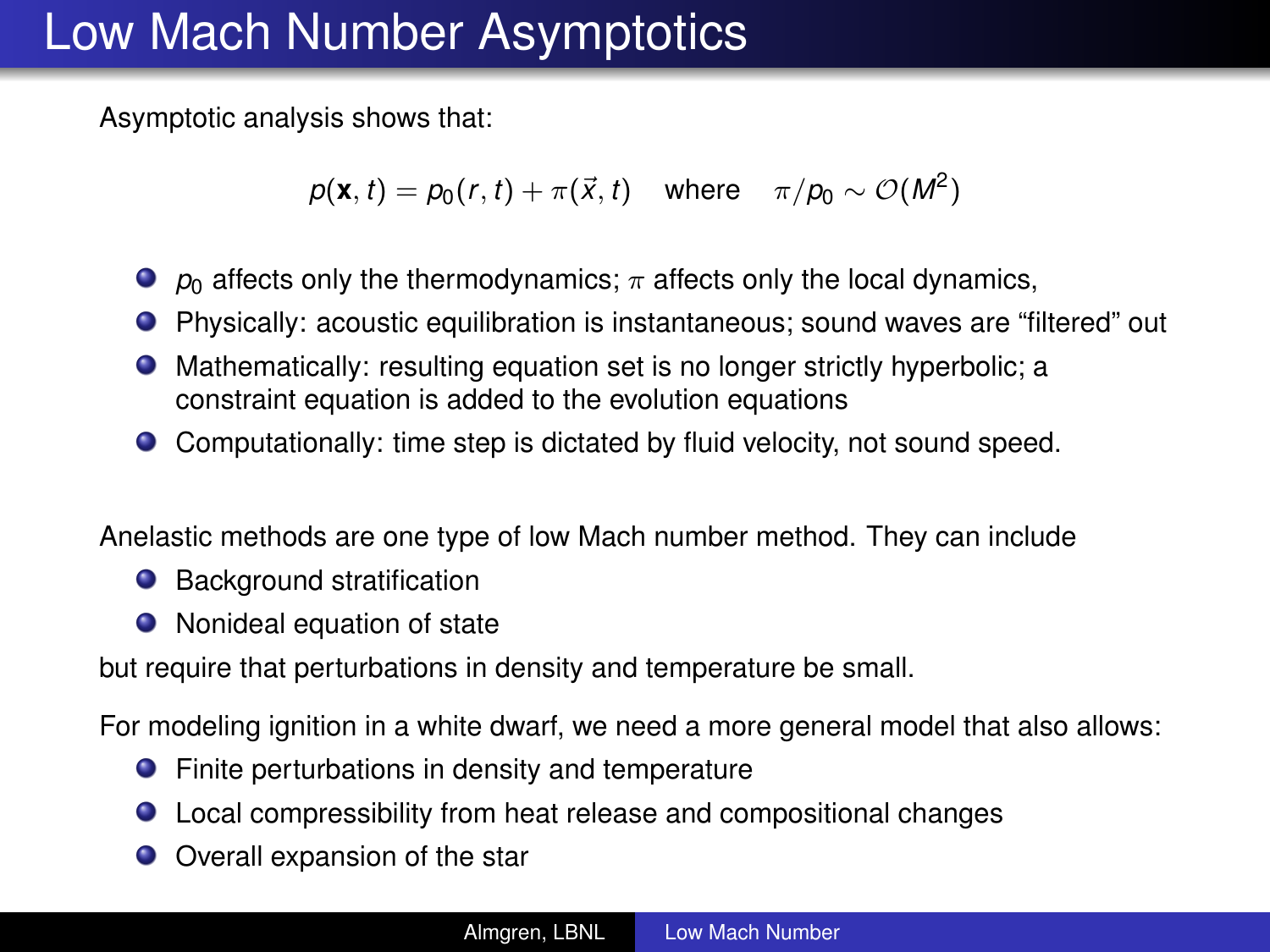### Low Mach Number Equations

Our basic hydrodynamic equations now look like

**Mass**  $\rho_t$  +  $\nabla \cdot \rho U = 0$ **Momentum**  $(\rho U)_t + \nabla \cdot (\rho U U + \pi) = (\rho - \rho_0) \vec{g}$ **Energy**  $(\rho h)_t + \nabla \cdot (\rho Uh) = \nabla \cdot \kappa \nabla T$ **Species**  $(\rho X_m)_t + \nabla \cdot (\rho U X_m) = \omega_m$ 

This new system still needs to be "closed"

EOS is transformed into a constraint on the velocity field:

$$
\nabla \cdot (\beta_0 U) = \beta_0 S
$$

- $\bullet$  Reactions same as always, though we are taking a bigger time step so coupling can become an issue
- Gravity here it is well defined as function of  $\rho_0(r, t)$